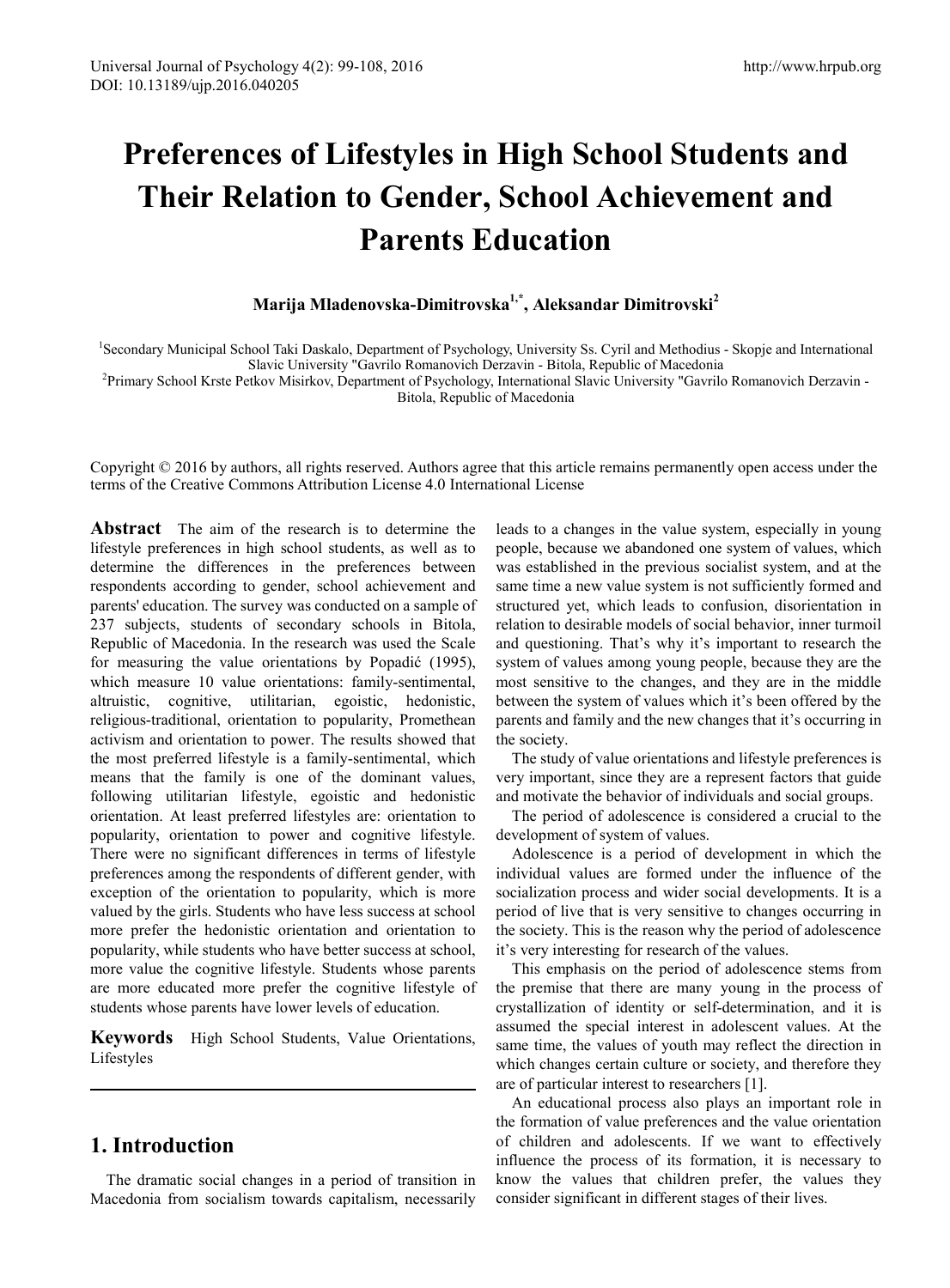## **2. Theoretical Framework**

Rokić, according to Rejk and Edkok [2], believes that the values are permanent belief that a specific mode of conduct or the way of life is personally or socially preferable to opposite pattern of behavior or lifestyle. Values are the socially desirable concepts used to represent these goals mentally and the vocabulary used to express them in social interaction, according to Schwartz [3]. Values can provide predictive and explanatory power in the analysis of attitudes, opinions and actions [4]. Schwartz in his theory defines values as desirable, trans situational goals, varying in importance, that serve as guiding principles in people's lives The crucial content aspect that distinguishes among values is the type of motivational goal they express [5].

Some authors make a distinction between the concepts of values and value orientations. Rot and Havelka [6,7], under the values means the relationship to the basic social ideas and norms, i.e., to relatively general and abstract objects, while under the value orientations they means general modes of operation and behavior of individuals in different situations. While Kuzmanović [8] believes that the values and value orientations are synonyms, and the difference is that the values means more articulated, more specific conception of the desirable and value orientations are wide, less articulate system of beliefs, less focused conception of the desirable.

As a common features that the various approaches attribute to the values, psychologists Schwartz and Bilsky, consider that the values are concepts or beliefs; the values are related to the desirable end states or behavior; they are beyond the specific situations; and they are vary according to the relative importance [9]. Values are cognitive representations of abstract goals (e.g., a world at peace) or abstract means of behaving (e.g., being helpful) that vary in desirability or importance. Similar to needs, desires, and goals, they function as motivational constructs that guide a person's behavior, but unlike specific goals and desires, they transcend situations (Rokeach, 1973; Schwartz, 1992; see Rohan, 2000) [10].

Gordon Allport (1961) suggested that value priorities were the "dominating force in life" because they directed all of a person's activity toward their realization, according to Rohan [10]. The values are conceived of as guiding principles in life which transcend specific situations may change over time, guide selection of behavior and events and which are part of a dynamic system with inherent contradictions [11]. Values are the result of socialization, they are influenced by individual experiences and social and cultural factors and the individual level significantly affect the attitudes and behaviors, according to Čulig et. al.[12].

The culture in which belongs the individual affects to the formation of his value system. Cultural value emphases shape and justify individual and group beliefs, actions, and goals. The preference element in cultural value orientations – values as ideals – promotes coherence among the various aspects of culture. Because prevailing cultural value orientations represent ideals, aspects of culture that are incompatible with them are likely to generate tension and to elicit criticism and pressure to change, according to Schwartz [13].

A cultural value emphasis on success and ambition may be reflected in and promote highly competitive economic systems, confrontational legal systems, and child-rearing practices that pressure children to achieve [13]. Otherwise, in a society whose cultural value orientations emphasize collective responsibility, is less pressure for individual achievement, competition and ambition. Another important feature of cultural value orientations is that they are relatively stable (Hofstede, 2001; Schwartz, Bardi & Bianchi, 2000) [14].

Adaptation to life circumstances influences value priorities primarily through two mechanisms – acclimation and compensation. For most types of values, people form value priorities are compatible with the reinforcement contingencies that their life circumstances afford. That is, they acclimate their values to their circumstances. They upgrade the importance of values they can readily attain and downgrade the importance of those whose pursuit is blocked  $[14]$ .

When the attainment of values concerned with material well-being and security is largely beyond personal control, a compensation mechanism operates. These values are based on what Maslow called "deficit needs." Deprivation increases the strength of such needs and, correspondingly, of the valued goals to which they point (Bilsky  $&$  Schwartz) [9]. For example, people who have endured economic hardship and social upheaval attribute more importance to the attainment of wealth and the preservation of social order (e.g., Inglehart, 1991; Schwartz, 1994) [15].

The main features of the conception of basic values implicit in the writings of many theorists and researchers as follows:

- Values are beliefs. But they are beliefs tied inextricably to emotion, not objective, cold ideas.
- Values are a motivational construct. They refer to the desirable goals people strive to attain.
- Values transcend specific actions and situations. They are abstract goals. The abstract nature of values distinguishes them from concepts like norms and attitudes, which usually refer to specific actions, objects, or situations.
- Values guide the selection or evaluation of actions, policies, people, and events. That is, values serve as standards or criteria.
- Values are ordered by importance relative to one another. People's values form an ordered system of value priorities that characterize them as individuals. This hierarchical feature of values also distinguishes them from norms and attitudes (Allport 1961; Feather, 1995; Inglehart, 1997; Kohn, 1969; Kluckhohn, 1951; Morris, 1956; Rokeach, 1973, according to Schwartz [16].

Each of the ten basic values can be characterized by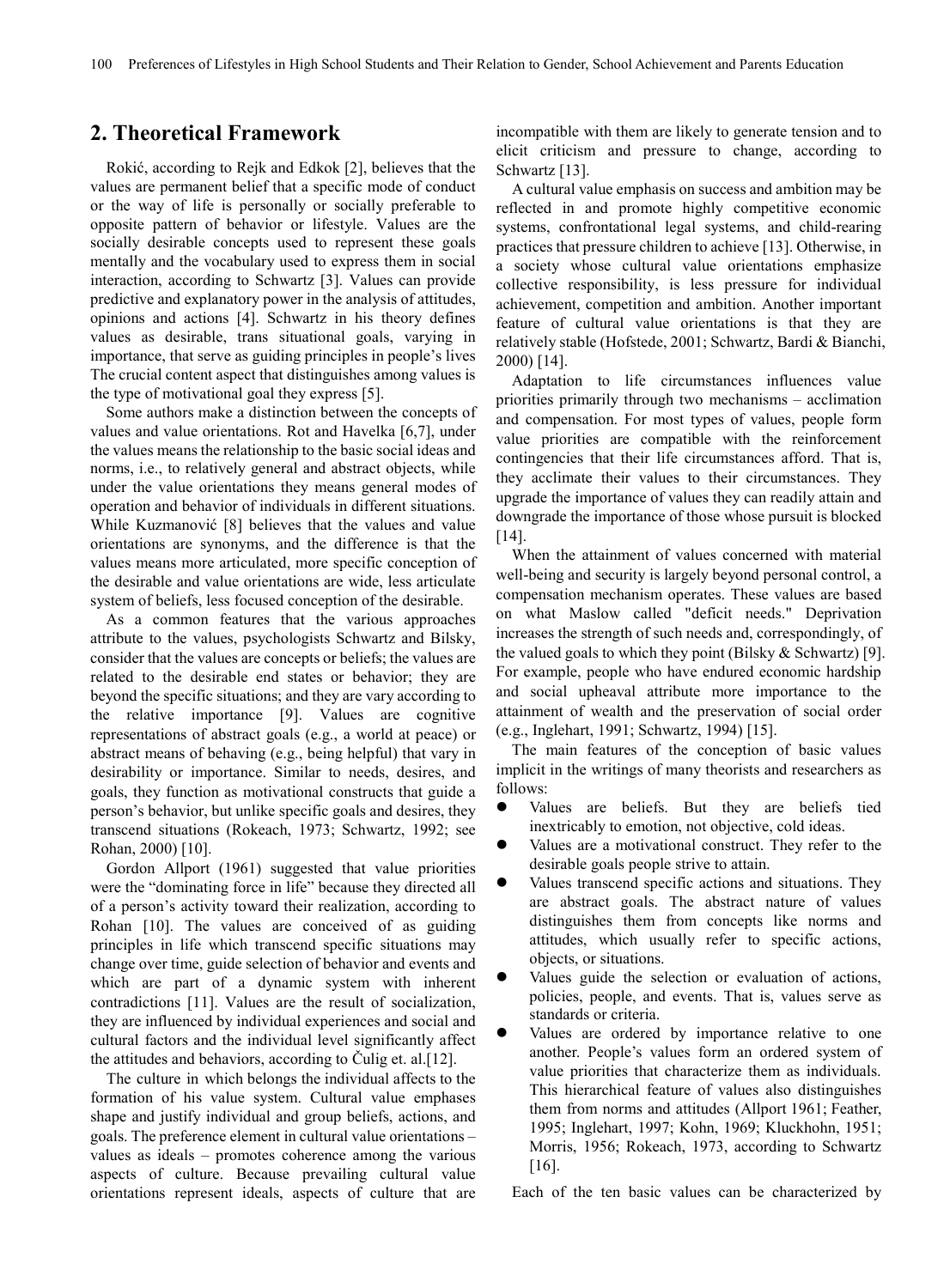describing its central motivational goal:

1. **Self-Direction.** Independent thought and action; choosing, creating, exploring.

2. **Stimulation.** Excitement, novelty, and challenge in life.

3. **Hedonism.** Pleasure and sensuous gratification for oneself

4. **Achievement.** Personal success through demonstrating competence according to social standards

5. **Power.** Social status and prestige, control or dominance over people and resources

6. **Security.** Safety, harmony, and stability of society, of relationships, and of self

7. **Conformity.** Restraint of actions, inclinations, and impulses likely to upset or harm others and violate social expectations or norms

8. **Tradition.** Respect, commitment, and acceptance of the customs and ideas that traditional culture or religion provide the self

9. **Benevolence.** Preserving and enhancing the welfare of those with whom one is in frequent personal contact (the 'in-group')

10. **Universalism.** Understanding, appreciation, tolerance, and protection for the welfare of all people and for nature [16]

According to Schwartz [17] the basic values that people in all cultures are likely to recognize. Similar value structures across culturally diverse groups suggest that there is a universal organization of human motives. Nevertheless, even if the human motives that values express and the structure of their relations are universal, individuals and groups differ substantially in the relative importance they place on particular values [17].

The system of values determines the behavior of an individual, i.e. determines his lifestyle. Lifestyle preference in their content are the most closer to the wider understanding of values, according to which the values are everything what a person likes or prefers.

According to Kuzmanović [18], the question of preferring the way of life means that a person has some idea of the possible way or ways of living, and that is why this concept as a way of life which seeks can be understood as a value orientation. Therefore, under the value orientations are understood more general goals, and under lifestyle the way to achieve those goals [18]. Some authors believe that lifestyles are the operationalization of the values [18]. Therefore, lifestyle is a relevant criterion for determining the value orientations. By identifying the preferences of the lifestyles we can determine the system of values of the individual.

The preference of any objective that we pursued is shaping our lives and particularly adolescents tend to fantasize about different options in life, think about their future and compare themselves with others. The preference of lifestyle is in line with our system of values and value orientations, and through the research of preferences of lifestyle, we can

determine the value system of the individual. Commonly are studied these 10 lifestyles which are operationalized as follows:

- **Family-sentimental style** means to meet a person who you will love and who will love you, to establish a family with and a person who you will completely devote, to find the meaning of life in the family.
- **Altruistic orientation** means the individual to deal with something that is useful to other people, to help others, to help the unfortunate and disadvantaged people, even at the price of personal disclaimer.
- **Cognitive orientation** means to engage in research, to trace the new inventions and discoveries, to gain more knowledge, constantly to learn new things about the world.
- **Utilitarian lifestyle** means to want to have a well-paid job, which will bring a lot of money and material security, to provide a rich and comfortable life.
- **Orientation to popularity** means to be popular, to be known in sports, music or entertainment, to appear on television, or in the newspapers, to have admirers.
- **Egoistic orientation** means to regulate your life in a way to not depend on anyone, not to worry about other people and their concerns, to care primarily about yourself and your well-being.
- **Promethean activism means to advocate for the** creation of better world and more equitable relationships in the environment and society, to fight for distant goals, ideas, ideals even when you encounter obstacles in the community.
- **Hedonistic orientation** means to live carefree and cheerful live, to entertain, to enjoy the pleasures that life offers, to not save the money, but to spend on recreation and entertainment.
- **Religious – traditional lifestyle** means to believe in God, to live in harmony with the teachings of the religion to which you belong, to find the spiritual peace in religion, to be a good believer, to respect the religious customs and holidays.
- **Orientation to power** means to take managerial position in the society, to have a power, not to take orders from anyone, but to instruct others and to give orders to other people [19].

In this research we used this scale, constructed by Popadiċ, which is one of the most used instruments for measuring the value orientations in our country and in the region of former Yugoslavia.

The aim of this study was to determine the prevalence of particular lifestyles in high school students, to see which lifestyles are prominent among young people, as well as to determine the differences in preferences between respondents according to gender, school achievement and parents' education.

It is very important to gain knowledge about the system of values of young people and to make comparisons with previous researches to see if there are certain differences in the system of values among young people over the years.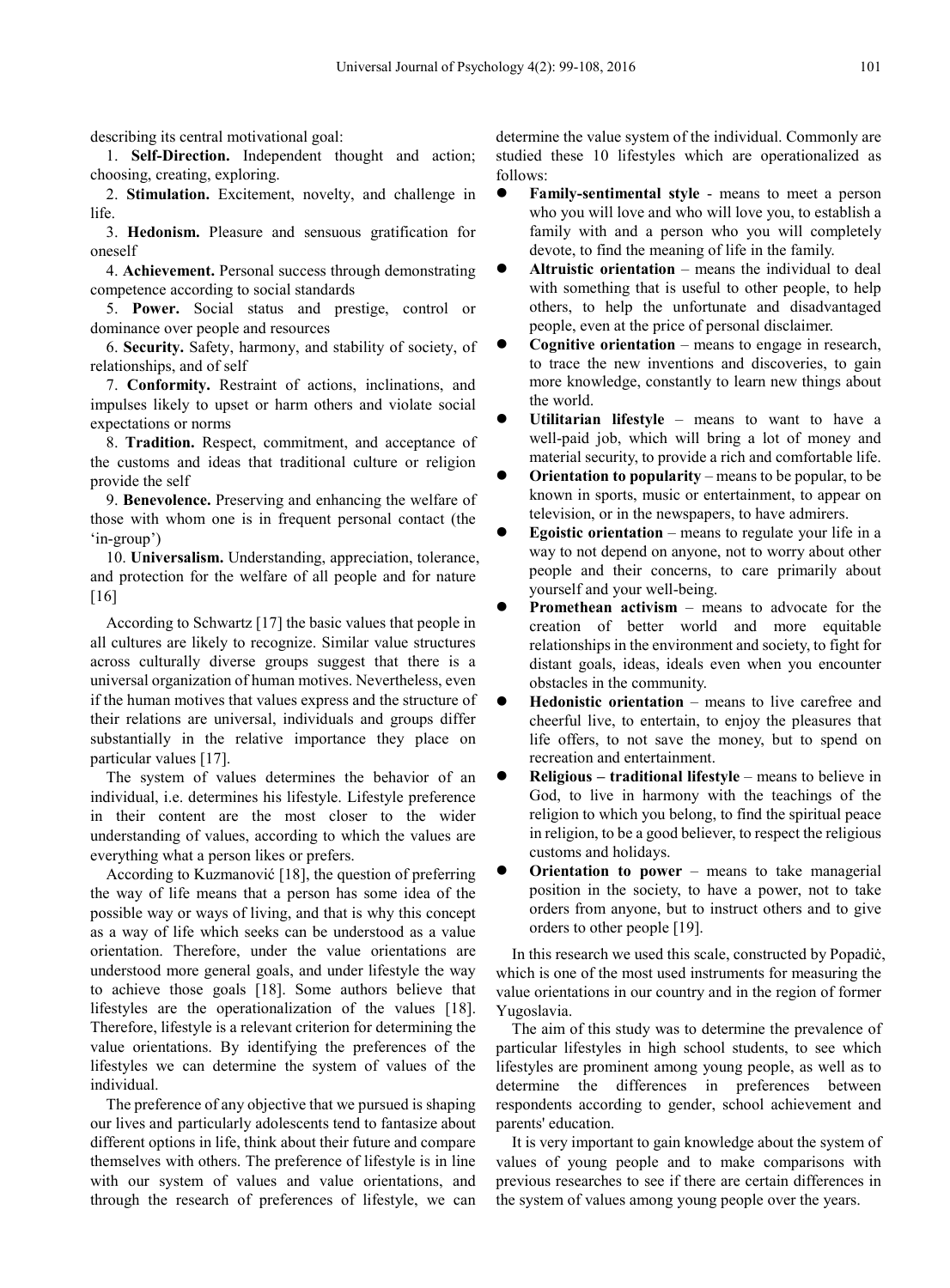# **3. Method**

#### **Sample**

The survey was conducted on a sample of 237 subjects, students of secondary schools in Bitola. The sample was selected at random. The sample was comprised of 48.8% of boys and 51.2% of girls. Average age of the respondents is M=16.95 (SD=0.798). In relation to the level of education of parents of the respondents, the situation is as follows: elementary education have completed 8% of fathers and 10.1% of mothers, secondary education have completed 51.9% of fathers and 53.9% of mothers, university degree or higher education have completed 40.1% of fathers and 36% of mothers.

#### **Instruments**

The rating scale used to measure the value orientations is the Scale of Popadić (1995), which contains 10 value orientations: family-sentimental, altruistic, cognitive, utilitarian, egoistic, hedonistic, religious-traditional, orientation to popularity, Promethean activism and orientation to power. The scale contains 5 degrees of accepting of a certain value orientations of Likert type. Metric characteristics of the instrument are satisfactory. Cronbach's alpha coefficient of internal consistency of the Scale is  $\alpha$ =.866, which is quite satisfactory.

## **4. Results**

Based on the descriptive indicators, compared to the preferences of individual lifestyles, we got the following results:

**Table 1.** Means, standard deviations and ranks

| <b>Lifestyles</b>         | М    | SD.  | Rank |
|---------------------------|------|------|------|
| Family-sentimental        | 4,48 | 0.69 | 1    |
| Altruistic                | 3.59 | 0.83 | 6    |
| Cognitive                 | 3,40 | 1,05 | 8    |
| Utilitarian               | 4,41 | 0.69 | 2    |
| Orientation to popularity | 3.09 | 1,22 | 10   |
| Egoistic orientation      | 4,00 | 0.80 | 3,5  |
| Promethean activism       | 3,44 | 0.98 | 7    |
| Hedonistic orientation    | 4,00 | 0.93 | 3,5  |
| Religious-traditional     | 3.89 | 1,07 | 5    |
| Orientation to power      | 3,30 | 0,17 | 9    |

According to the obtained results, the most preferred lifestyle in the sample as a whole is a family-sentimental style, which means that the family is one of the dominant values, followed the utilitarian style, which reflecting the need for material security, which in time of economic crisis is more pronounced, while preference of the egoistic and hedonistic orientation reflects the tendency of the young people to satisfy their needs, to hedonism and enjoyment. The least preferred lifestyles are: orientation to popularity, orientation to power and cognitive lifestyle, which means that young people are not very prefer to have a power and control over others, it's not a dominant need for them to have a prestige and high position in society, to be popular in the community, which is expected according to their age and the stage of personal development, because they are in the period of live, when they are still building their identity. What is concerning in this results is the fact that among the young people lack the initiative to learn, to acquire knowledge and research. (Table 1).

**Table 2.** Inter correlations between subscales

| Lifestyles                   | T        | П         | Ш       | IV       | V        | VI      | VII      | <b>VIII</b> | IX   | X |
|------------------------------|----------|-----------|---------|----------|----------|---------|----------|-------------|------|---|
| I. Family-sentimental        | ш        |           |         |          |          |         |          |             |      |   |
| II. Altruistic               | $.727**$ | 1         |         |          |          |         |          |             |      |   |
| III. Cognitive               | $-.060$  | $.401**$  | -1      |          |          |         |          |             |      |   |
| IV. Utilitarian              | $.701**$ | $-.047$   | .056    |          |          |         |          |             |      |   |
| V. Orientation to popularity | .048     | .040      | .008    | $.607**$ |          |         |          |             |      |   |
| VI. Egoistic orientation     | .042     | $-.576**$ | .012    | $.835**$ | $-.008$  | $\perp$ |          |             |      |   |
| VII. Promethean activism     | .688**   | $.437**$  | $.383*$ | .119     | $-.069$  | .121    | 1        |             |      |   |
| VIII. Hedonistic orientation | $-.076$  | $-.081$   | $-462*$ | $.230*$  | .100     | $.649*$ | .035     |             |      |   |
| IX. Religious-traditional    | $.887**$ | $.778**$  | $.256*$ | .090     | .146     | .014    | $.506**$ | .005        | 1    |   |
| X. Orientation to power      | $.332*$  | $-.046$   | $-.039$ | $.432**$ | $.415**$ | .028    | .027     | .080        | .104 |   |

 $p<0.05$  \*  $p<0.1$ \*\*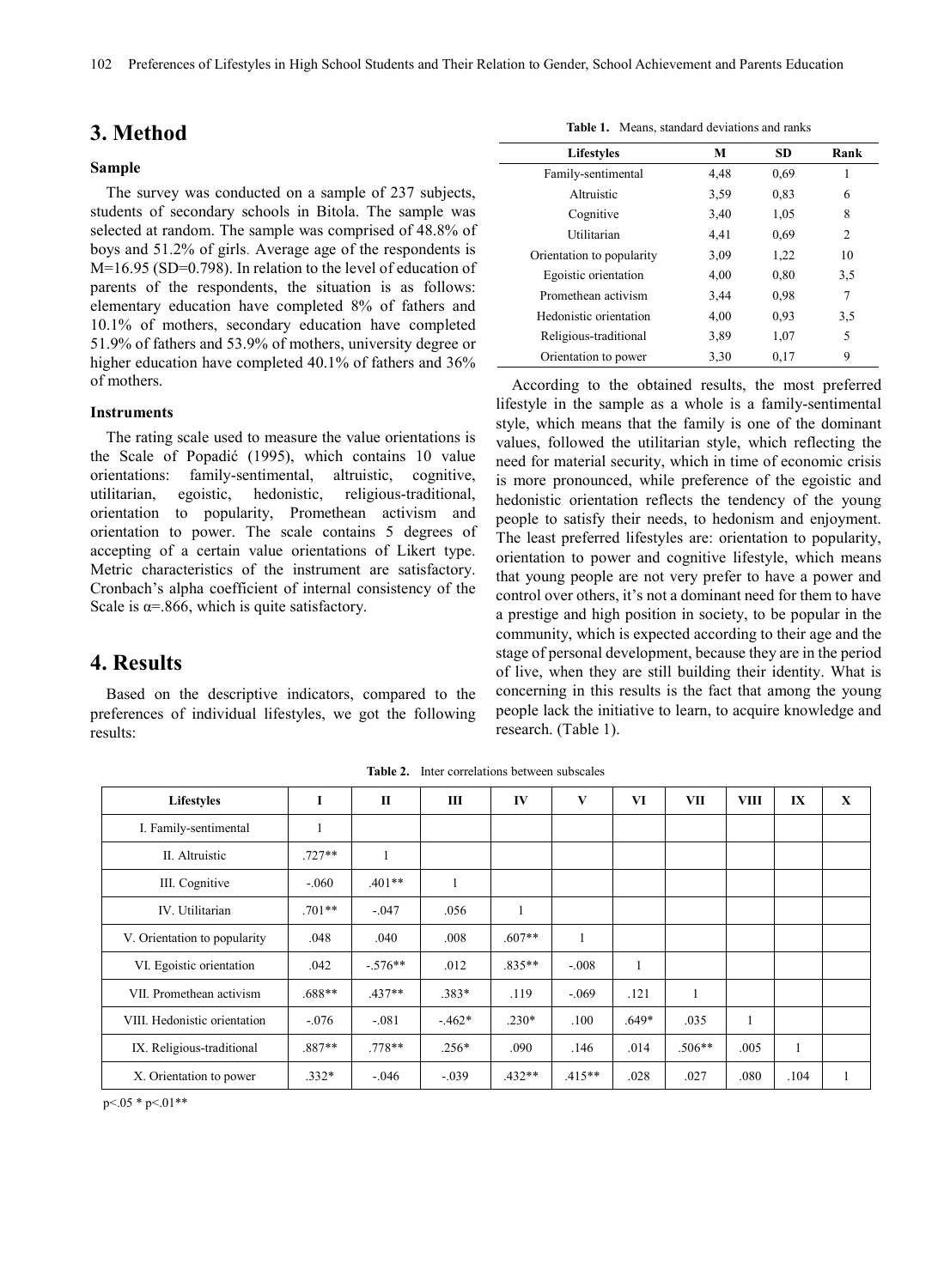As we can see from the inter correlations between the 10 lifestyles (Table 2), there are the significant positive correlations between the family-sentimental lifestyle, altruistic, promethean activism, religious-traditional and orientation to power. This tells us that respondents who were more valued family-traditional values are more inclined to value and universal values and they are more committed to the common good. These lifestyles make up the so-called common human orientation. The positive correlation exists between the altruism and religious-traditional lifestyle, which means that those participants in which are more expressed the traditional-religious values are more altruistic. On the other hand, a significant negative correlation was obtained between altruism, and egoistic orientation, which is expected.

Significant positive correlations were obtained between utilitarian lifestyle, orientation to popularity, egoistic, hedonistic orientation and the orientation to power, which tells us that respondents who were more preferred these lifestyles, are more targeted to personal well-being and to satisfy their own needs.

Hedonistic orientation is negatively correlated with cognitive lifestyle, suggesting that young people who are more aimed to leisure and hedonism less value the knowledge. Cognitive lifestyle is positively correlated with Promethean activism and religious-traditional lifestyle.

Inter correlations between individual lifestyles suggest that the system of values of the young people is separated in two general orientations: a common human orientation which includes traditional-family values and Promethean activism and general welfare, and the other orientation that covers the egoistic-hedonistic values and orientation towards personal well-being and benefit, and to satisfy their own needs.

There were no statistically significant differences in preferences of lifestyles among the students of different gender, with exception of the orientation to popularity, where there is a significant difference between boys and girls in the girls' favor. (Table 3).

In relation to the school success, we calculated the Pearson coefficient of correlation and we found that there is a significant negative correlation with the hedonistic orientation ( $r = -0.24$ ,  $p \le 0.01$ ) and with orientation to popularity ( $r = -0.13$ ,  $p < 0.05$ ), which means that students of lower success in school more prefer the hedonistic orientation and orientation to popularity, while students who have better success in school more favored the cognitive lifestyle ( $r = 0.14$ ,  $p \le 0.05$ ). Compared to other lifestyles we have not found a statistically significant correlation (Table 4).

**Table 3.** Differences in preferences of lifestyles among the respondents of different gender

| <b>Lifestyles</b>            | Gender | M    | <b>SD</b> | t-test   | df  | Sig.    |
|------------------------------|--------|------|-----------|----------|-----|---------|
|                              | M      | 4.42 | .615      | $-1.020$ | 235 | .309    |
| Family-sentimental           | W      | 4.52 | .727      |          |     |         |
|                              | M      | 3.55 | .856      | $-.539$  | 235 | .591    |
| Altruistic                   | W      | 3.61 | .810      |          |     |         |
|                              | M      | 3.46 | 1.094     | .695     | 235 | .487    |
| Cognitive                    | W      | 3.36 | 1.032     |          |     |         |
|                              | M      | 4.46 | .717      | .843     | 235 | .400    |
| Utilitarian                  | W      | 4.38 | .667      |          |     |         |
|                              | M      | 2.87 | 1.203     |          |     |         |
| Orientation to<br>popularity | W      | 3.30 | 1.238     | $-2.684$ | 235 | $.008*$ |
|                              | M      | 3.98 | .889      | $-.268$  | 235 | .789    |
| Egoistic orientation         | W      | 4.01 | .741      |          |     |         |
|                              | M      | 3.41 | 1.007     |          |     |         |
| Promethean<br>activism       | W      | 3.46 | .972      | $-.321$  | 235 | .749    |
|                              | M      | 4.07 | .935      |          |     |         |
| Hedonistic<br>orientation    | W      | 3.97 | .924      | .806     | 235 | .421    |
|                              | M      | 3.74 | 1.098     |          |     |         |
| Religious-traditional        | W      | 3.99 | 1.038     | $-1.743$ | 235 | .083    |
|                              | M      | 3.28 | 1.225     | $-219$   | 235 | .827    |
| Orientation to power         | W      | 3.32 | 1.165     |          |     |         |

p<.05 \* p<.01\*\*

 $\overline{\phantom{a}}$ 

**Table 4.** The Pearson coefficient of correlation between the lifestyles and the school success

| Lifestyles                | <b>School success</b> |
|---------------------------|-----------------------|
| Family-sentimental        | 0.07                  |
| Altruistic                | $-0.01$               |
| Cognitive                 | $0.14*$               |
| Utilitarian               | $-0.02$               |
| Orientation to popularity | $-0.13*$              |
| Egoistic orientation      | $-0.10$               |
| Promethean activism       | $-0.01$               |
| Hedonistic orientation    | $-0.24**$             |
| Religious-traditional     | $-0.12$               |
| Orientation to power      | $-0.03$               |

 $p<.05$  \*  $p<.01$ \*\*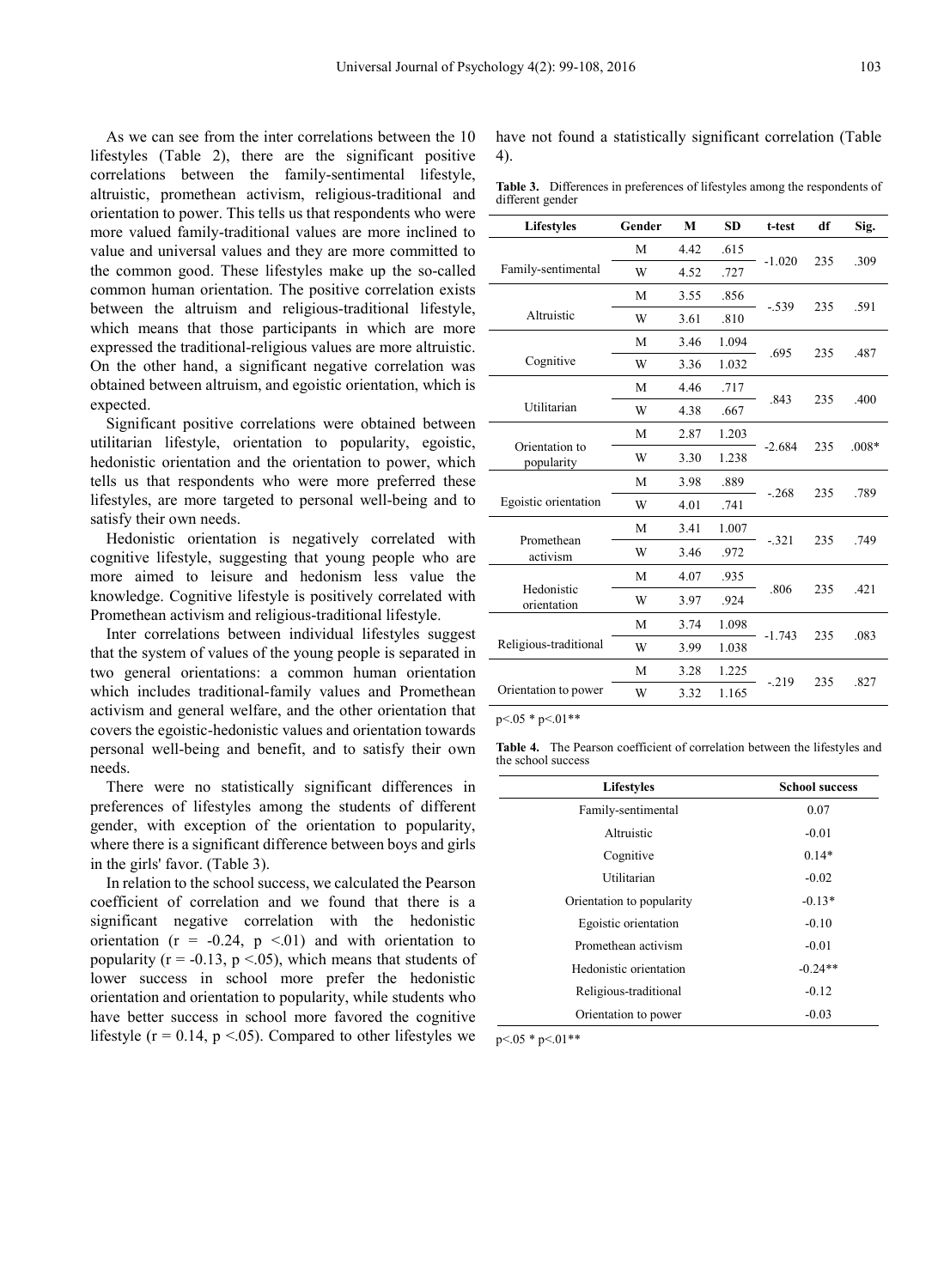In relation to the level of parental education we calculated Analysis of variance and there are not significant differences in preferences of lifestyles in relation to the level of father's education (Table 5).

| Lifestyles                    |                    | Sum of squares | df             | Mean square | F     | sig  |
|-------------------------------|--------------------|----------------|----------------|-------------|-------|------|
|                               | Between the groups | .844           | $\overline{c}$ | .422        |       |      |
| <b>Family sentimental</b>     | Within the groups  | 110.320        | 235            | .471        | .895  | .410 |
|                               | Total              | 111.165        | 237            |             |       |      |
|                               | Between the groups | .283           | 2              | .142        |       |      |
| Altruistic                    | Within the groups  | 161.017        | 235            | .688        | .206  | .814 |
|                               | Total              | 161.300        | 237            |             |       |      |
|                               | Between the groups | 5.831          | $\overline{2}$ | 2.915       |       |      |
| Cognitive                     | Within the groups  | 256.887        | 235            | 1.098       | 2.656 | .072 |
|                               | Total              | 262.717        | 237            |             |       |      |
|                               | Between the groups | .094           | 2              | .047        |       |      |
| <b>Utilitarian</b>            | Within the groups  | 111.205        | 235            | .475        | .099  | .905 |
|                               | Total              | 111.300        | 237            |             |       |      |
|                               | Between the groups | .887           | $\overline{2}$ | .444        |       | .748 |
| Orientation to popularity     | Within the groups  | 357.771        | 235            | 1.529       | .290  |      |
|                               | Total              | 358.658        | 237            |             |       |      |
|                               | Between the groups | .431           | $\overline{2}$ | .216        |       | .716 |
| <b>Egoistic orientation</b>   | Within the groups  | 150.565        | 235            | .643        | .335  |      |
|                               | Total              | 150.996        | 237            |             |       |      |
|                               | Between the groups | 1.103          | 2              | .551        |       | .568 |
| <b>Promethean activism</b>    | Within the groups  | 227.260        | 235            | .971        | .568  |      |
|                               | Total              | 228.363        | 237            |             |       |      |
|                               | Between the groups | .249           | 2              | .125        |       | .866 |
| <b>Hedonistic orientation</b> | Within the groups  | 202.746        | 235            | .866        | .144  |      |
|                               | Total              | 202.996        | 237            |             |       |      |
| Religious - traditional       | Between the groups | 1.517          | $\overline{c}$ | .758        |       |      |
|                               | Within the groups  | 265.619        | 235            | 1.140       | .665  | .515 |
|                               | Total              | 267.136        | 237            |             |       |      |
|                               | Between the groups | $.088\,$       | $\sqrt{2}$     | .044        |       |      |
| <b>Orientation to power</b>   | Within the groups  | 332.038        | 235            | 1.419       | .031  | .964 |
|                               | Total              |                | 237            |             |       |      |

|  | Table 5. Analysis of variance - differences in preferences of lifestyles among the respondents according to the level of education of father |  |  |  |  |  |  |  |  |  |
|--|----------------------------------------------------------------------------------------------------------------------------------------------|--|--|--|--|--|--|--|--|--|
|--|----------------------------------------------------------------------------------------------------------------------------------------------|--|--|--|--|--|--|--|--|--|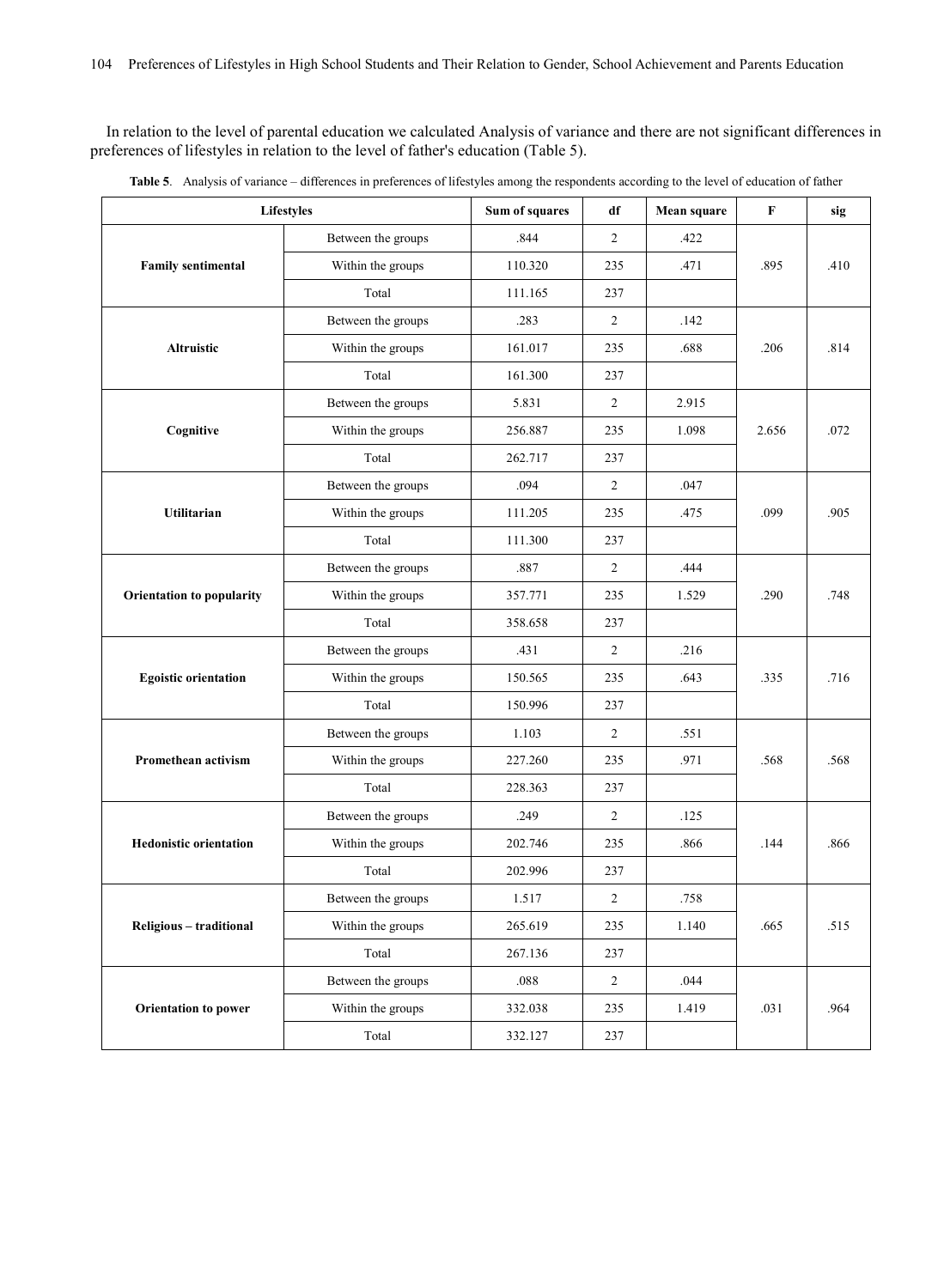In relation to the level of maternal education, Variance analysis (Table 6) indicates that there are differences in preferences of the cognitive lifestyle, while with the Post-hoc analysis, i.e. Schefft test, we found that the subjects whose mothers have completed higher education (university degree), the highest valued the cognitive lifestyle, while those respondents whose mothers have completed only primary school at least evaluate cognitive lifestyle.

| <b>Lifestyles</b>             |                    | Sum of squares | df         | Mean square | F     | sig      |
|-------------------------------|--------------------|----------------|------------|-------------|-------|----------|
|                               | Between the groups | .290           | 2          | .145        |       |          |
| <b>Family sentimental</b>     | Within the groups  | 110.874        | 235        | .474        | .306  | .736     |
|                               | Total              | 111.165        | 237        |             |       |          |
|                               | Between the groups | .856           | 2          | .428        |       | .537     |
| <b>Altruistic</b>             | Within the groups  | 160.444        | 235        | .686        | .624  |          |
|                               | Total              | 161.300        | 237        |             |       |          |
|                               | Between the groups | 9.378          | 2          | 4.689       |       |          |
| Cognitive                     | Within the groups  | 253.339        | 235        | 1.083       | 4.331 | $.001**$ |
|                               | Total              | 262.717        | 237        |             |       |          |
|                               | Between the groups | .220           | 2          | .110        |       |          |
| <b>Utilitarian</b>            | Within the groups  | 111.080        | 235        | .475        | .232  | .793     |
|                               | Total              | 111.300        | 237        |             |       |          |
|                               | Between the groups | 2.040          | 2          | 1.020       |       | .313     |
| Orientation to popularity     | Within the groups  | 356.618        | 235        | 1.524       | .669  |          |
|                               | Total              | 358.658        | 237        |             |       |          |
|                               | Between the groups | 2<br>1.375     |            | .678        |       |          |
| <b>Egoistic orientation</b>   | Within the groups  | 149.621        | 235        | .639        | 1.075 | .343     |
|                               | Total              | 150.996        | 237        |             |       |          |
|                               | Between the groups | 3.116          | 2          | 1.558       |       | .200     |
| Promethean activism           | Within the groups  | 225.247        | 235        | .963        | 1.618 |          |
|                               | Total              | 228.363        | 237        |             |       |          |
|                               | Between the groups | 1.562          | 2          | .781        |       | .405     |
| <b>Hedonistic orientation</b> | Within the groups  | 201.434        | 235        | .861        | .907  |          |
|                               | Total              | 202.996        | 237        |             |       |          |
| Religious - traditional       | Between the groups | 4.116          | 2          | 2.058       |       |          |
|                               | Within the groups  | 263.020        | 235        | 1.129       | 1.823 | $.164$   |
|                               | Total              | 267.136        | 237        |             |       |          |
|                               | Between the groups | 3.379          | $\sqrt{2}$ | 1.688       |       |          |
| Orientation to power          | Within the groups  | 328.748        | 235        | 1.405       | 1.202 | .302     |
|                               | Total              | 332.127        | 237        |             |       |          |

**Table 6**. Analysis of variance – differences in preferences of lifestyles among the respondents according to the level of education of mother

p<.01\*\*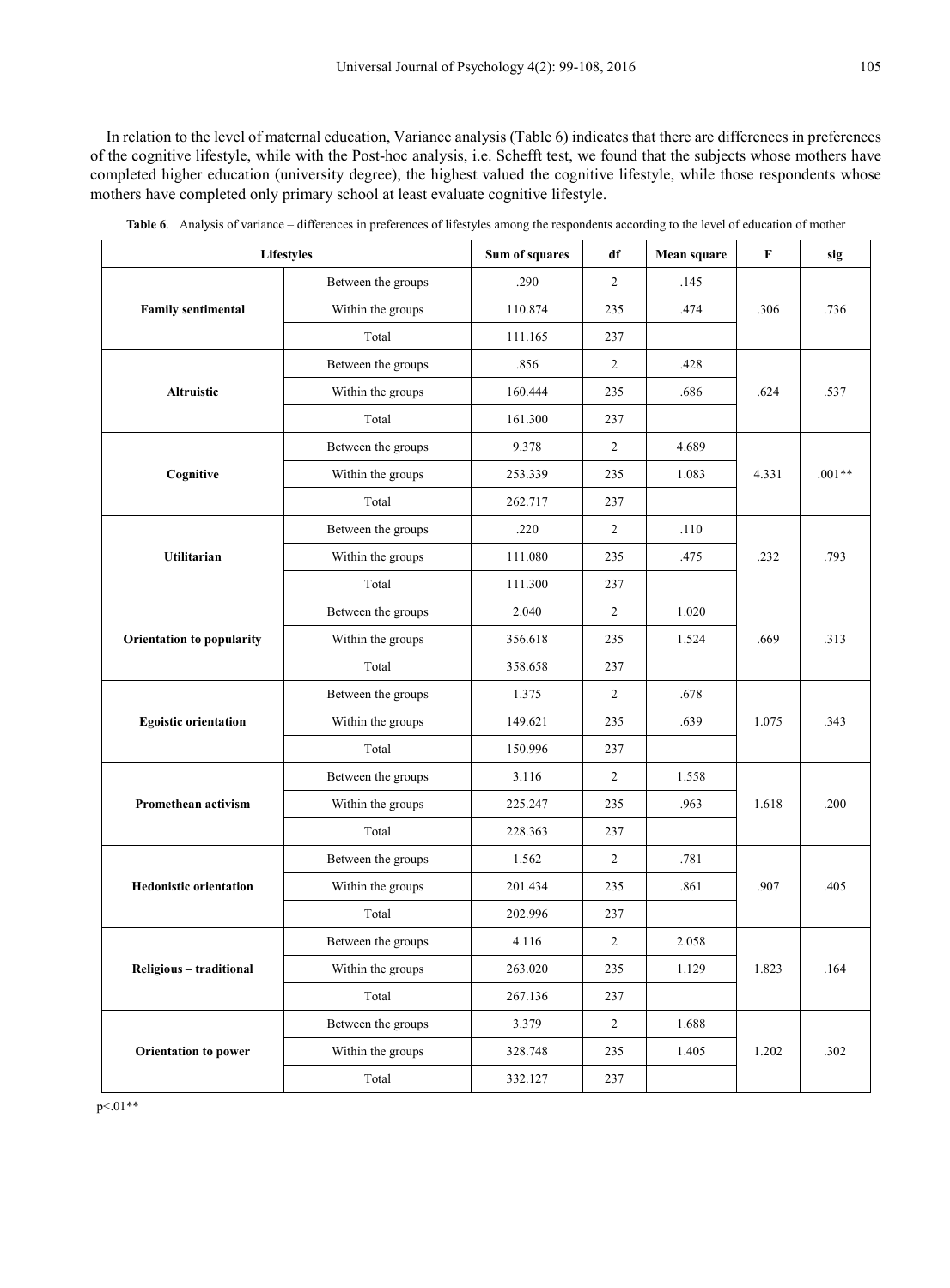## **5. Discussion and Conclusions**

It is expected that the family-sentimental style is the most preferred, given the age of the respondents who are in the stage of development when they are establishing their heterosexual relationships, when they have a pronounced need for belonging, security, and also considering the fact that the family is one of the dominant values in our society. In some previous studies, for example, the research of Popadić [20] in Serbia, and the research of Stojanović in 2001 in Macedonia [21], family-sentimental style also is the most preferred. And the researches that were done recently in the high school population in Macedonia, by Stojanova and Miloševa [22], and in the study of Jovkovska and Barakoska [23], the family-sentimental style also is the most preferred.

Highly evaluating of the hedonistic-utilitarian style indicates that young people fulfill their goals and needs by the hedonistic principle, that among young people is increasingly prominent and one of the dominant need, the need for the acquisition of material goods, the need for material security, the young people prefer to have a well-paid job, easy way of life, filled with lots of fun, enjoyment and spending money, which is somewhat expected considering the period of development in which they are, and the influence of the modern consumer society. Similar findings are found in studies that are conducted in Macedonia by Stojanova & Miloševa [22] and Jovkovska and Barakoska [23] and in the research in Serbia that was made by Petrović and Zotović [24]. Also in the research of Joksimoviċ one of the most preferred lifestyles are the utilitarian and hedonistic style [25].

According to Luković and Čismić [26], orientation towards the acquisition and material security is becoming more and more prominent, dominant and widespread, which is typical for societies that are in transition. In a situation of transition and economic crisis in which our society is, it is very characteristically that the individual is directed towards their welfare and benefits and to satisfy their needs and survival.

Altruistic style and Promethean activism are less attractive, which points to the fact that young people are more accepting the egoistic values and fight for their survival and less valued and prices communion, solidarity and commitment to the general welfare (the similar findings we found in the study of Stojanova and Miloševa [22], and in the research of Joksimoviċ [25] in contrast in some previous studies, where the altruistic style was one of the most preferred, as we found in the research of Popadić [20]. Minor expression of altruistic orientation attributed to the fear of material deprivation and social-economic crisis in society.

At least preferred lifestyles are orientation to popularity and orientation to power, it has been established in other studies (Petrović and Zotović [24]; Jovkovska and Barakoska [23]. It is disturbing that the cognitive lifestyle is one of the three least preferred, indicating that young people less value and prices the knowledge, which is evident in recent years. Similar findings we found in the survey that

was done by Stojanova and Miloševa [22], where also the cognitive style is one of the least preferred. In the study of Stojanović [21] which it's been done at the beginning of the past decade, more precise in the 2001, the cognitive lifestyle was one of the most preferred and had rank fourth. Also in the research of Popadiċ [20], which it's been made in the 1990, the cognitive lifestyle was one of the tree most preferred. The lower valuation of knowledge as a value is due to the anomy of the system of values in our society today, where the individual acknowledges that education and knowledge are no longer powerful tools to achieve their goals.

The perception of the importance of school and learning as a means of achieving the life goals is influenced by family and the wider social environment [8], and so it follows that young people whose parents are less educated, themselves show underachievement in school and less valued the cognitive lifestyle, and much more valued the hedonistic. Respondents whose parents are more educated, highly valued the cognitive lifestyle, which is probably connected with the social position and intellectual atmosphere in the family. The education level of the mother proved to be important for a greater acceptance of the cognitive lifestyle, which is likely to exceed that more educated mothers more valued and prices the knowledge and these values are transmitted to the children, because mothers are more involved in the process of education of the children.

Respondents who have better achievement at school more valued the cognitive lifestyle, while those with lower achievement at school more valued the popularity. There were no gender differences in relation to the preferences of certain lifestyles, except for the orientation to the popularity, which is more evaluated by the female respondents. Girls more than the boys, prefer to be popular, to be known, to have a higher social status, to follow fashion trends.

We can conclude that this research indicates certain tendencies and changes in the value system of the young people, compared to some previous researches, but also shows certain continuity, especially in relation to the family as a value. This tells us that for young people it's very important to realize the emotional connection, to love and to be loved, to achieve emotional security, to belong to someone, to create a family. Changes in the values are related to the growing popularity of the utilitarian and hedonistic style in young people and lower valuation of the altruistic orientation and the Promethean activism, as well as the cognitive lifestyle. This tells us that young people are more oriented towards personal well-being and benefits, and less to the commitment for the general welfare and well-being of others (similar tendencies found Joksimovic and Maksic in 2006 [27]) and that young people are less likely prices the knowledge as a value and as a means to achieve the personal success. This may be due to a long period of transition, through which our society is past all this years, since we left the socialism and Yugoslav federation and we gained the independence and we established the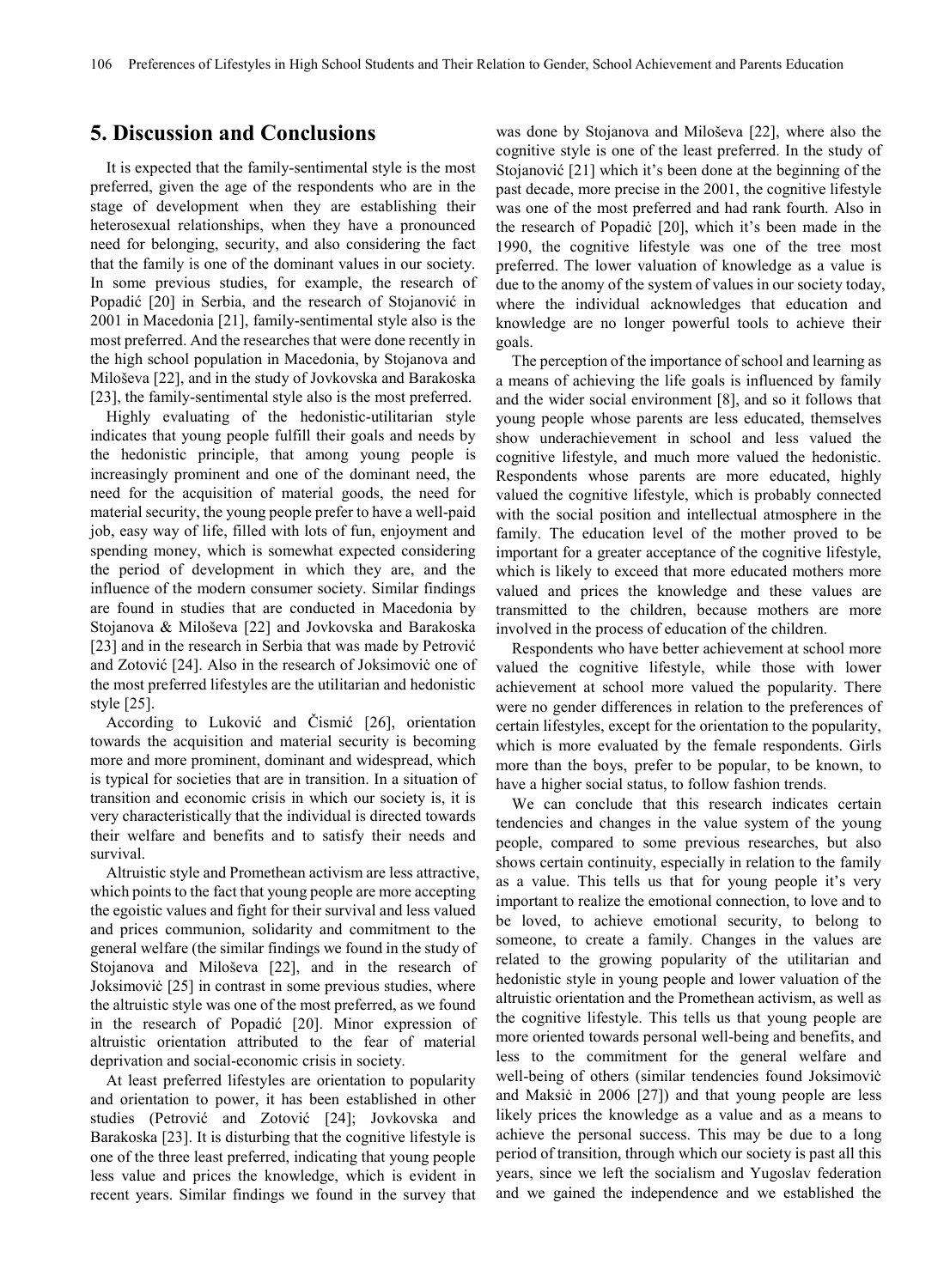capitalism. In the socialism we had one system of values in which the dominant values were the family, solidarity and common good, and now the focus is on personal wellbeing.

It is important to gain insight into the system of dominant values among young people, because they are the future of our society, and they will transfer their system of values to the future generations. The system of values of individuals it's always influenced by the wider social environment and reflects the social changes, so it is a good indicator of the direction in which our society is moving.

In a period of transition in which our society is, often comes to anomy of the system of values and confusion, which is especially pronounced among young people, who are torn between what is imposed on them as a value from outside, from the social environment and what is imposed on them as a value from the parents who grew up, formed personalities and built their values in another and different social system.

It's expected a smaller preference of altruism and promethean activism which were more a reflection of the former socialist system, and it's also expected the greater preference of hedonistic-egoistic orientation which are more characteristic of modern capitalistic and consumer society. What is surprising and it should concerned us is reduced preference of cognitive lifestyle, because it tells us that we have the erosion of knowledge as a value and that young people are less focused on achieving knowledge, they have no interest in learning, no motivation for learning and they believe that their life goals can be achieved by other methods, not by knowledge and learning. In that part these research findings should especially worry us and to motivate all of us, as a society, particularly all the factors involved in the educational process to take concrete measures to reform the educational system, which will be directed towards the acquisition of knowledge of students and to develop their motivation to learn and achieve results and embed system of values among young people that only with knowledge and learning they will achieve their goals in life.

This research has given us insight into the prevalence of certain lifestyles among young people. In some future research we could examine the impact of the complex socio-political factors on values and value orientations and the preference of lifestyles.

## **REFERENCES**

- [1] Franc R, Sučić I, Šakić V. Vrijednosti kao rizični i zaštitni čimbenici socijalizacije mladih. Diacovensia. 2009 Apr 30;16(1-2):135-46.
- [2] Rejk, B. & Edkok, K. (1978). Vrednosti, stavovi i promena ponašanja. Beograd: Nolit.
- [3] Schwartz SH. An overview of the Schwartz theory of basic values. Online Readings in Psychology and Culture. 2012;2(1):11.
- [4] Schwartz SH. A proposal for measuring value orientations across nations. Questionnaire Package of the European Social Survey. 2003:259-90.
- [5] Schwartz S. Value Priorities and Behavior: Applying. In The psychology of values: The Ontario symposium 2013 May 13 (Vol. 8). Psychology Press.
- [6] Рот, Н. и Хавелка, Н. (1973). Национална везаност и вредности код средношколске омладине. Београд: Институт за психологију и Институт за друштвене науке.
- [7] Havelka, N. (1995). Vrednosne orijentacije učenika i njihova očekivanja od budučeg zanimanja. Psihološka istraživanja 7, 89-125.
- [8] Kuzmanović, B. (1995). Društvene promene vrednosnih orijentacija učenika. Psihološka istraživanja 7, 17-47. Beograd: Institut za psihologiju.
- [9] Bilsky W, Schwartz SH. Values and personality. European journal of personality. 1994 Sep 1;8(3):163-81.
- [10] Rohan MJ. A rose by any name? The values construct. Personality and social psychology review. 2000 Aug 1;4(3):255-77.
- [11] Debats DL, Bartelds BF. The structure of human values: a principal components analysis of the Rokeach Value Survey (RVS). Website: http://www. dissertations. ub. rug. nl/FILES/faculties/ppsw/1996/dlhm debats/c5. pdf (Erişim: 05.12. 2011). 1996.
- [12] Čulig, B., Fanuko, N., Jerbiċ, V. Vrijednosti i vrijednosne orijentacije mladih. Rezultati istraživanja provedenog u SR Hrvatskoj 1981. godine, Centar društvenih djelatnosti Saveza Socijalističke omladine Hrvatske, Zagreb, 1982.
- [13] Schwartz SH. A theory of cultural value orientations: Explication and applications. Comparative sociology. 2006 Jun 1;5(2):137-82.
- [14] Schwartz SH, Bardi A, Bianchi G. Value adaptation to the imposition and collapse of communist regimes in East-Central Europe. Political psychology: Cultural and cross-cultural foundations. 2000:217-37.
- [15] Schwartz SH. Are There Universal Aspects in the Structure and. Journal of social issues? 1994;50(4):19-45
- [16] Schwartz SH. Basic human values: Theory, measurement, and applications. Revue française de sociologie. 2006; 47(4):249-88.
- [17] Schwartz SH. Basic values: How they motivate and inhibit prosocial behavior. Prosocial motives, emotions, and behavior: The better angels of our nature. 2010;14:221-41.
- [18] Kuzmanović, B. (1986). Preferencije načina života. Filozofskog fakulteta, 14, 5-67.Zbornik
- [19] Popadić, D. (1995). Uzrasne i generacijske razlike u preferenciji životnih stilova. Psihološka istraživanja 7, 71-88. Beograd: Institut za psihologiju.
- [20] Popadić, D. (1990): Učeničke preferencije načina života; u N. Havelka i sar.: Efekti osnovnog školovanja (235–259). Beograd: Institut za psihologiju.
- [21] Стојановиќ, М. (2001). Преференциите на животните стилови кај осмоодделенците. Дипломска работа. Скопје: Филозофски факултет.